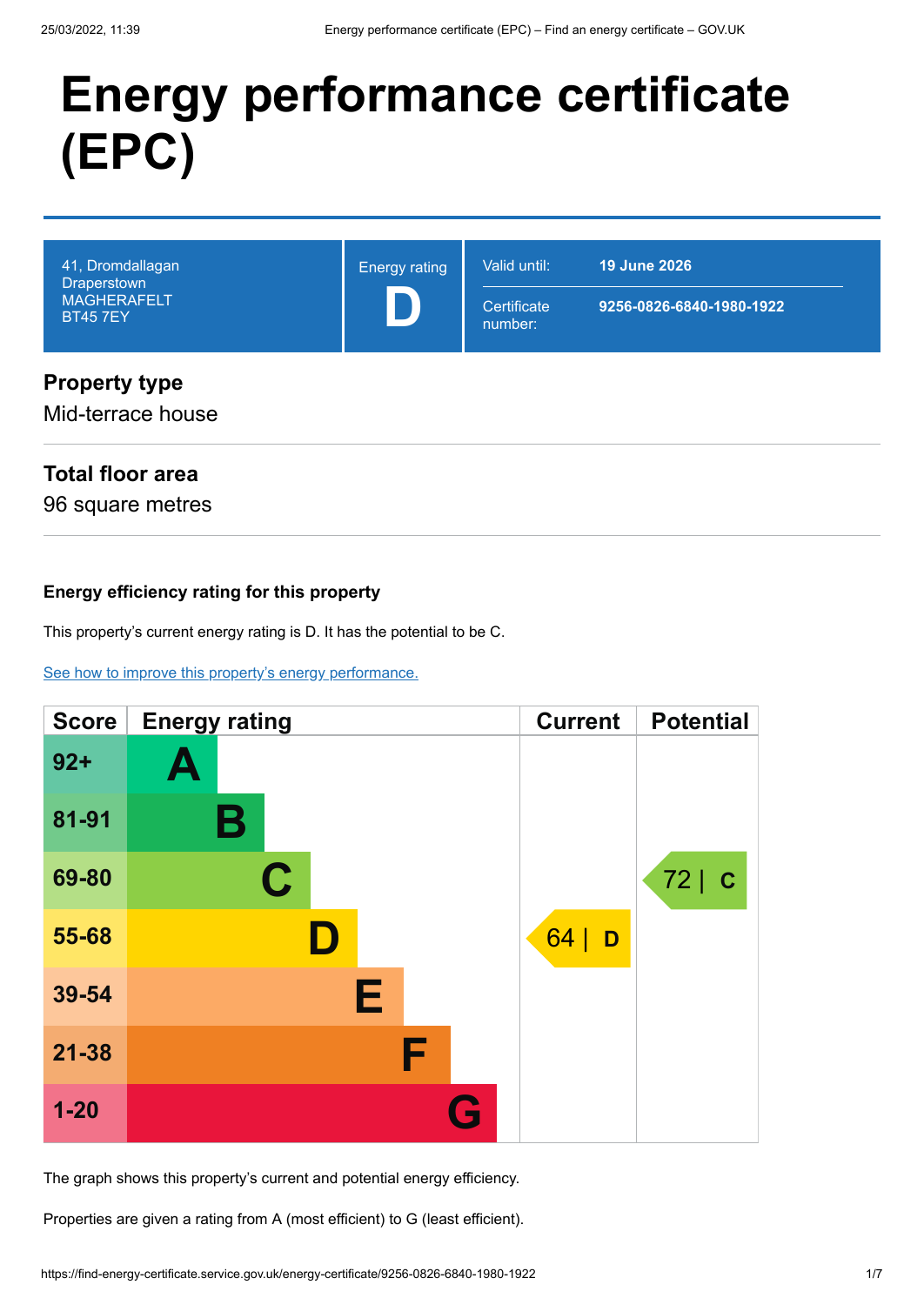For properties in Northern Ireland:

- the average energy rating is D
- the average energy score is 60

#### **Breakdown of property's energy performance**

This section shows the energy performance for features of this property. The assessment does not consider the condition of a feature and how well it is working.

Each feature is assessed as one of the following:

- very good (most efficient)
- good
- average
- poor
- very poor (least efficient)

When the description says "assumed", it means that the feature could not be inspected and an assumption has been made based on the property's age and type.

| <b>Feature</b>       | <b>Description</b>                          | Rating  |
|----------------------|---------------------------------------------|---------|
| Wall                 | Cavity wall, as built, insulated (assumed)  | Good    |
| Roof                 | Pitched, insulated (assumed)                | Good    |
| Window               | Fully double glazed                         | Average |
| Main heating         | Boiler and radiators, oil                   | Average |
| Main heating control | Programmer, TRVs and bypass                 | Average |
| Hot water            | From main system                            | Average |
| Lighting             | Low energy lighting in 50% of fixed outlets | Good    |
| Floor                | Solid, insulated (assumed)                  | N/A     |
| Secondary heating    | None                                        | N/A     |

# **Primary energy use**

The primary energy use for this property per year is 189 kilowatt hours per square metre (kWh/m2).

#### $\blacktriangleright$ What is primary energy use?

#### **Environmental impact of this property**

This property's current environmental impact rating is D. It has the potential to be D.

Properties are rated in a scale from A to G based on how much carbon dioxide (CO2) they produce.

Properties with an A rating produce less CO2 than G rated properties.

https://find-energy-certificate.service.gov.uk/energy-certificate/9256-0826-6840-1980-1922 2/7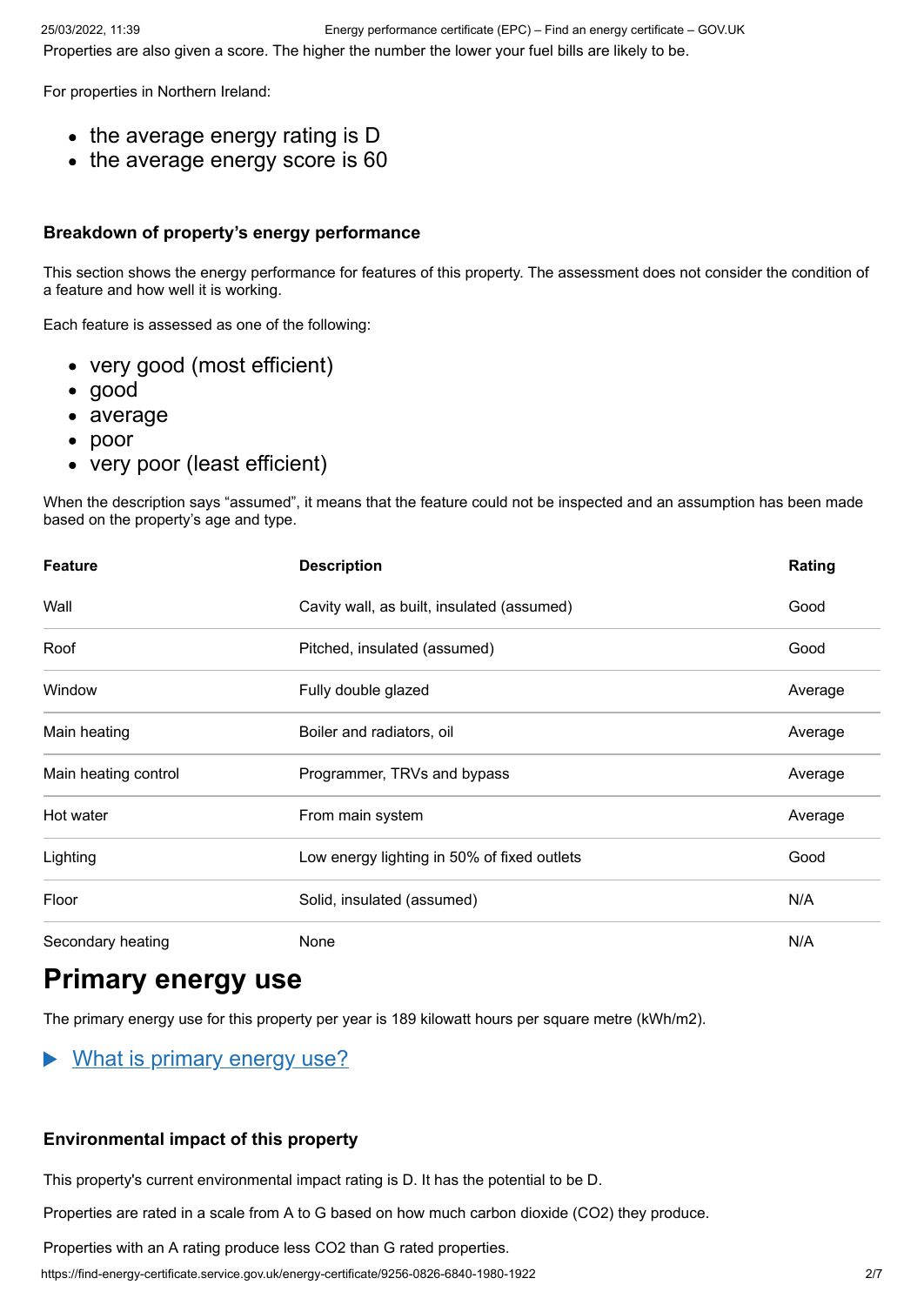#### **An average household produces**

6 tonnes of CO2

#### **This property produces**

4.6 tonnes of CO2

#### **This property's potential production**

3.6 tonnes of CO2

By making the [recommended changes](#page-3-0), you could reduce this property's CO2 emissions by 1.0 tonnes per year. This will help to protect the environment.

Environmental impact ratings are based on assumptions about average occupancy and energy use. They may not reflect how energy is consumed by the people living at the property.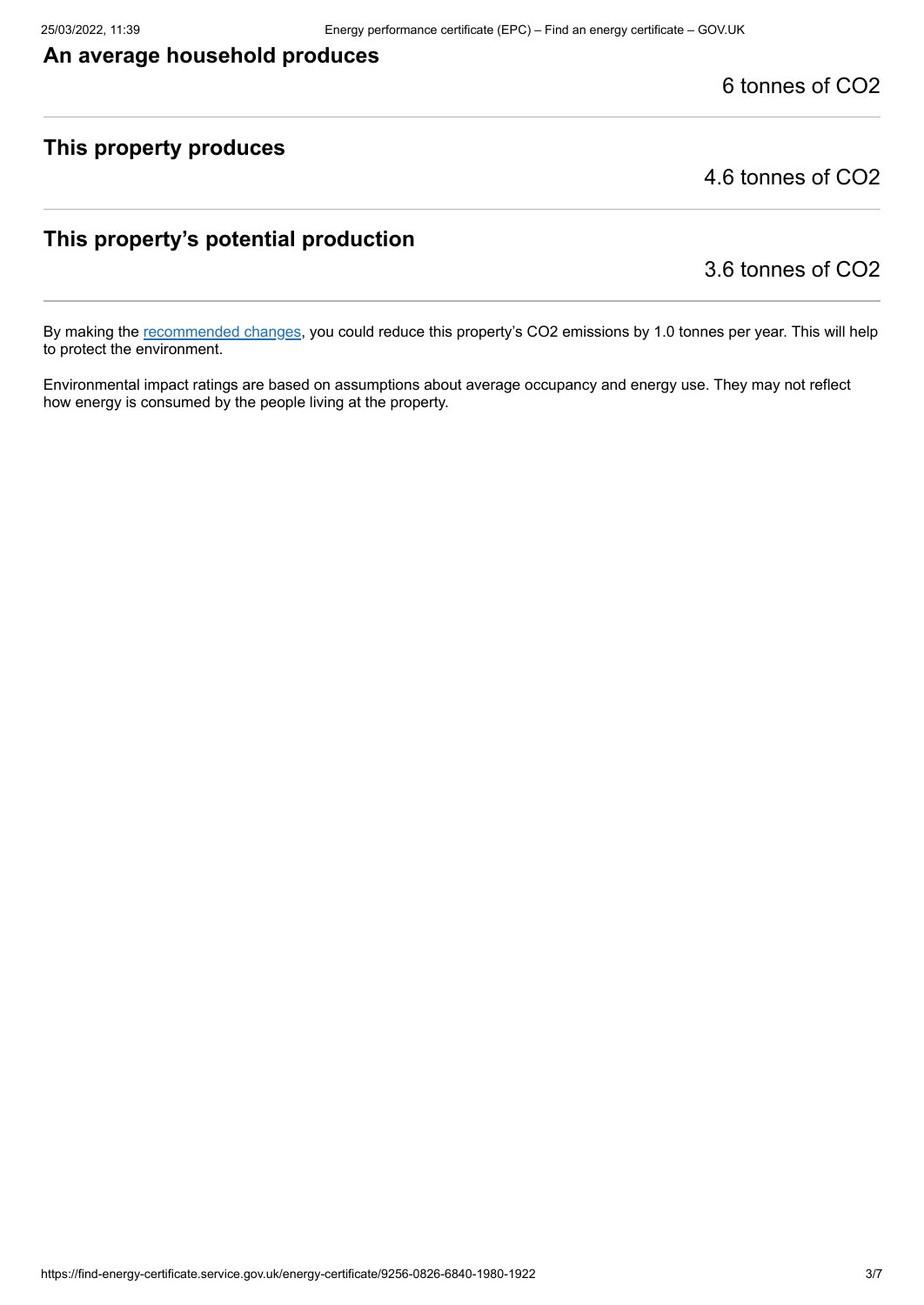#### <span id="page-3-0"></span>**How to improve this property's energy performance**

Making any of the recommended changes will improve this property's energy efficiency.

| If you make all of the recommended changes, this will improve the property's energy rating and<br>score from $D(64)$ to $C(72)$ . | <b>Potential energy</b><br>rating |
|-----------------------------------------------------------------------------------------------------------------------------------|-----------------------------------|
| What is an energy rating?                                                                                                         |                                   |
| <b>Recommendation 1: Low energy lighting</b>                                                                                      |                                   |
| Low energy lighting                                                                                                               |                                   |
| <b>Typical installation cost</b>                                                                                                  |                                   |
|                                                                                                                                   | £30                               |
| <b>Typical yearly saving</b>                                                                                                      |                                   |
|                                                                                                                                   | £26                               |
| Potential rating after carrying out recommendation 1                                                                              |                                   |
|                                                                                                                                   | 65                                |
|                                                                                                                                   |                                   |

# **Recommendation 2: Heating controls (room thermostat)**

Heating controls (room thermostat)

| <b>Typical installation cost</b>                            |             |
|-------------------------------------------------------------|-------------|
|                                                             | £350 - £450 |
| <b>Typical yearly saving</b>                                |             |
|                                                             | £56         |
| Potential rating after carrying out recommendations 1 and 2 |             |

# **Recommendation 3: Replace boiler with new condensing boiler**

Condensing boiler

#### **Typical installation cost**

£2,200 - £3,000

67 | D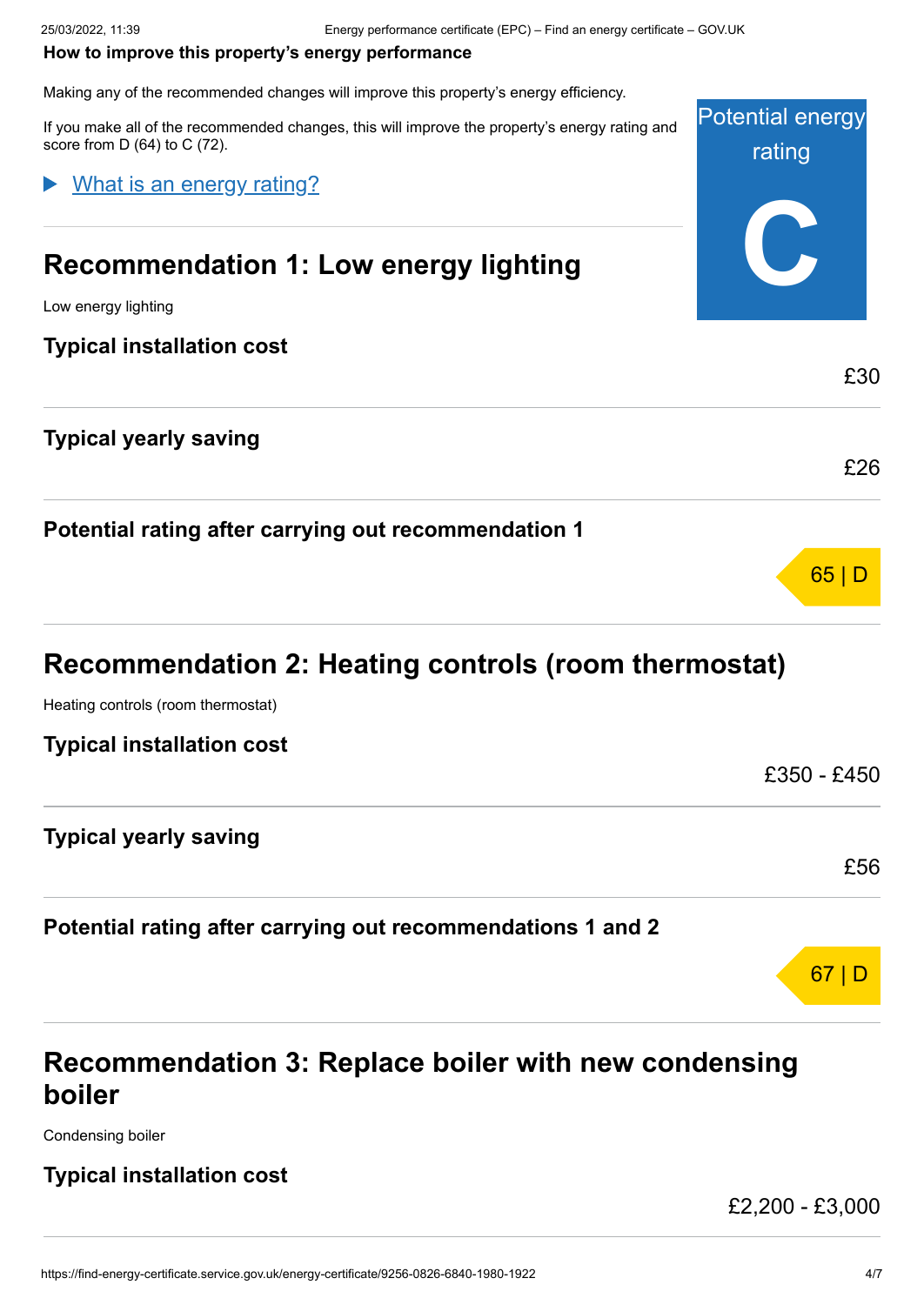**Typical yearly saving**

|                                                                                                         | £108            |
|---------------------------------------------------------------------------------------------------------|-----------------|
| Potential rating after carrying out recommendations 1 to 3                                              |                 |
|                                                                                                         | 72 C            |
| <b>Recommendation 4: Solar water heating</b>                                                            |                 |
| Solar water heating                                                                                     |                 |
| <b>Typical installation cost</b>                                                                        |                 |
|                                                                                                         | £4,000 - £6,000 |
| <b>Typical yearly saving</b>                                                                            |                 |
|                                                                                                         | £52             |
| Potential rating after carrying out recommendations 1 to 4                                              |                 |
|                                                                                                         | 74 C            |
| Recommendation 5: Solar photovoltaic panels, 2.5 kWp                                                    |                 |
| Solar photovoltaic panels                                                                               |                 |
| <b>Typical installation cost</b>                                                                        |                 |
|                                                                                                         | £5,000 - £8,000 |
| <b>Typical yearly saving</b>                                                                            |                 |
|                                                                                                         | £256            |
| Potential rating after carrying out recommendations 1 to 5                                              |                 |
|                                                                                                         | 84              |
| Paying for energy improvements                                                                          |                 |
| Find energy grants and ways to save energy in your home. (https://www.gov.uk/improve-energy-efficiency) |                 |
|                                                                                                         |                 |

#### **Estimated energy use and potential savings**

## **Estimated yearly energy cost for this property**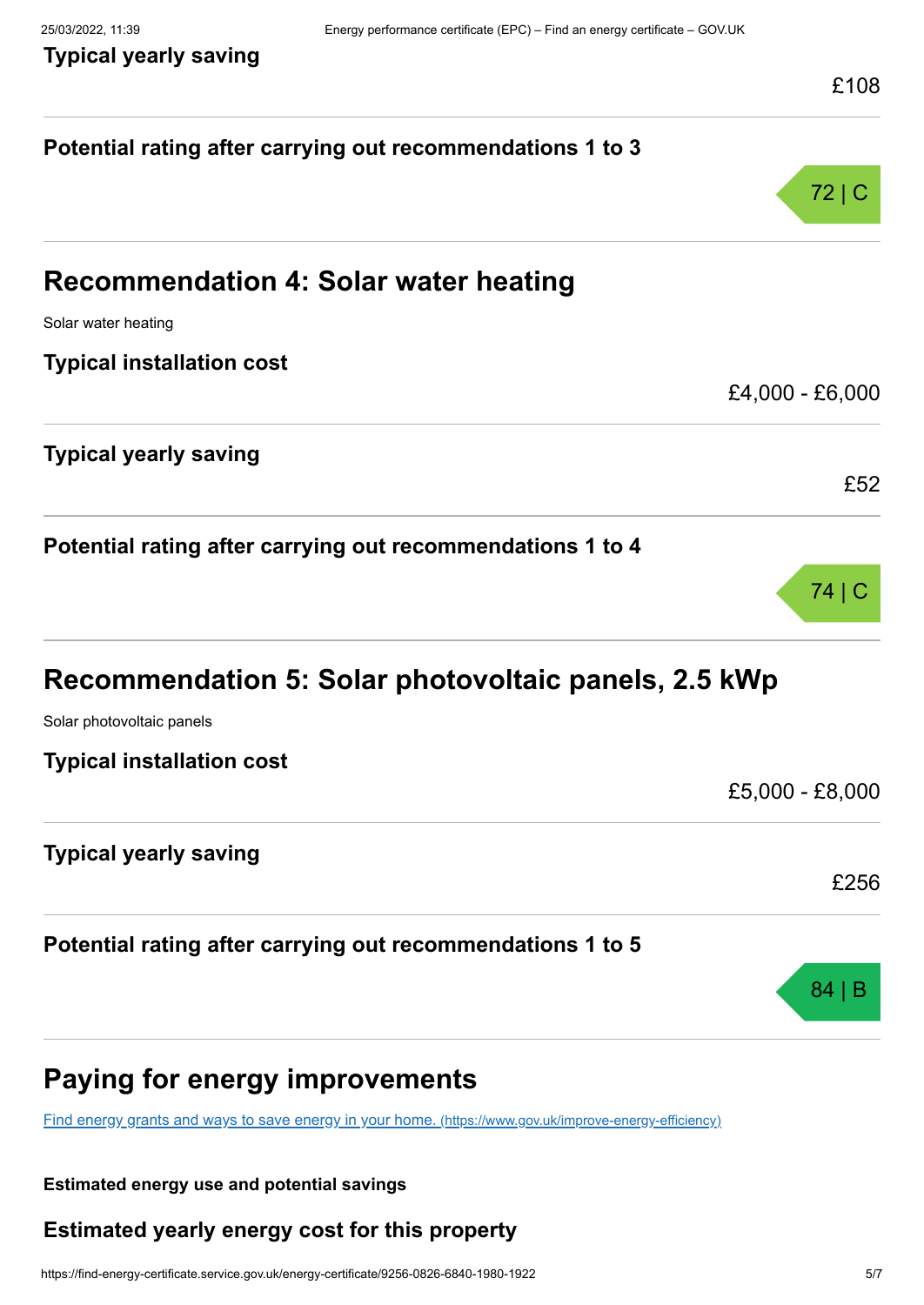#### **Potential saving**

The estimated cost shows how much the average household would spend in this property for heating, lighting and hot water. It is not based on how energy is used by the people living at the property.

The estimated saving is based on making all of the recommendations in [how to improve this property's energy performance.](#page-3-0)

## **Heating use in this property**

Heating a property usually makes up the majority of energy costs.

#### **Potential energy savings by installing insulation**

The assessor did not find any opportunities to save energy by installing insulation in this property.

#### **Contacting the assessor and accreditation scheme**

This EPC was created by a qualified energy assessor.

If you are unhappy about your property's energy assessment or certificate, you can complain to the assessor directly.

If you are still unhappy after contacting the assessor, you should contact the assessor's accreditation scheme.

Accreditation schemes are appointed by the government to ensure that assessors are qualified to carry out EPC assessments.

## **Assessor contact details**

**Assessor's name** Shaun Burns

**Telephone** 0845 0946261

#### **Email**

[info@smartpropertymarketing.com](mailto:info@smartpropertymarketing.com)

## **Accreditation scheme contact details**

#### **Accreditation scheme**

Elmhurst Energy Systems Ltd

## **Assessor ID** EES/005828